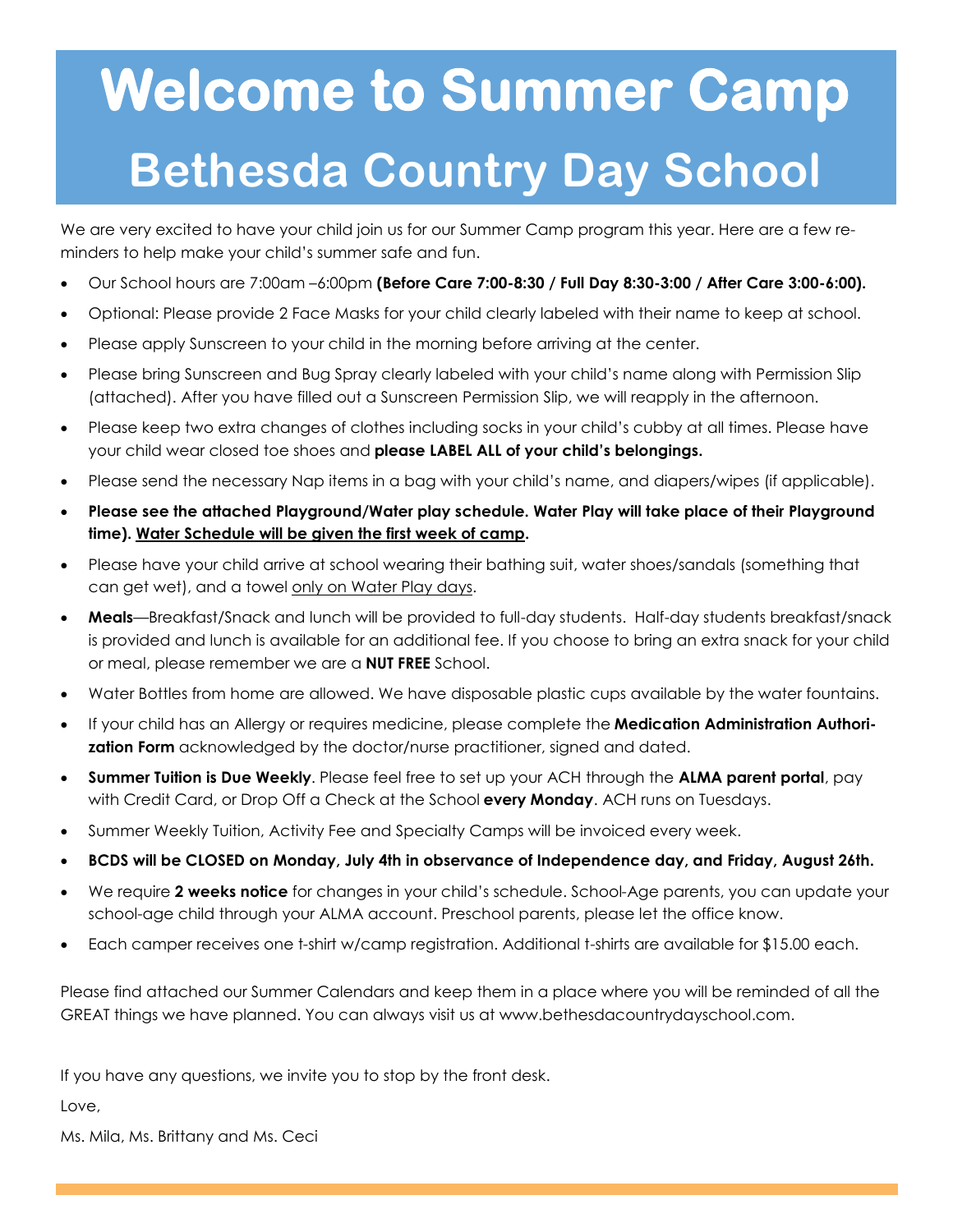

## **BCDS Supply List**

### **Beginners, Intermediates, and Pre-Ks**

- Diapers/Pullups and Wipes (if applicable)
- Change of Clothes including socks (size and weather appropriate)
- Diaper Cream (if applicable)
- Consent form needs to be signed and handed into the teacher
- Medication Authorization Form (if applicable)
- Authorization Form must be signed by doctor or nurse practitioner
- Medication must be in original container
- Sunscreen/Bugspray Permission Form
- Please sign it and bring it to your teacher along with the sunscreen/ bugspray clearly labeled.

#### **Water Time:**

- Mondays & Wednesdays. Come ready to have fun!
- Water clothes: bathing suit, water shoes and towel
- Hat (optional)

#### **Nap Time:**

\* Fitted Crib Sheet and Blanket, or \* Rollee Pollee's (child size sleeping bags)

\*\*\*\* Please Be Sure to Label ALL your Items. Thank YOU! \*\*\*\*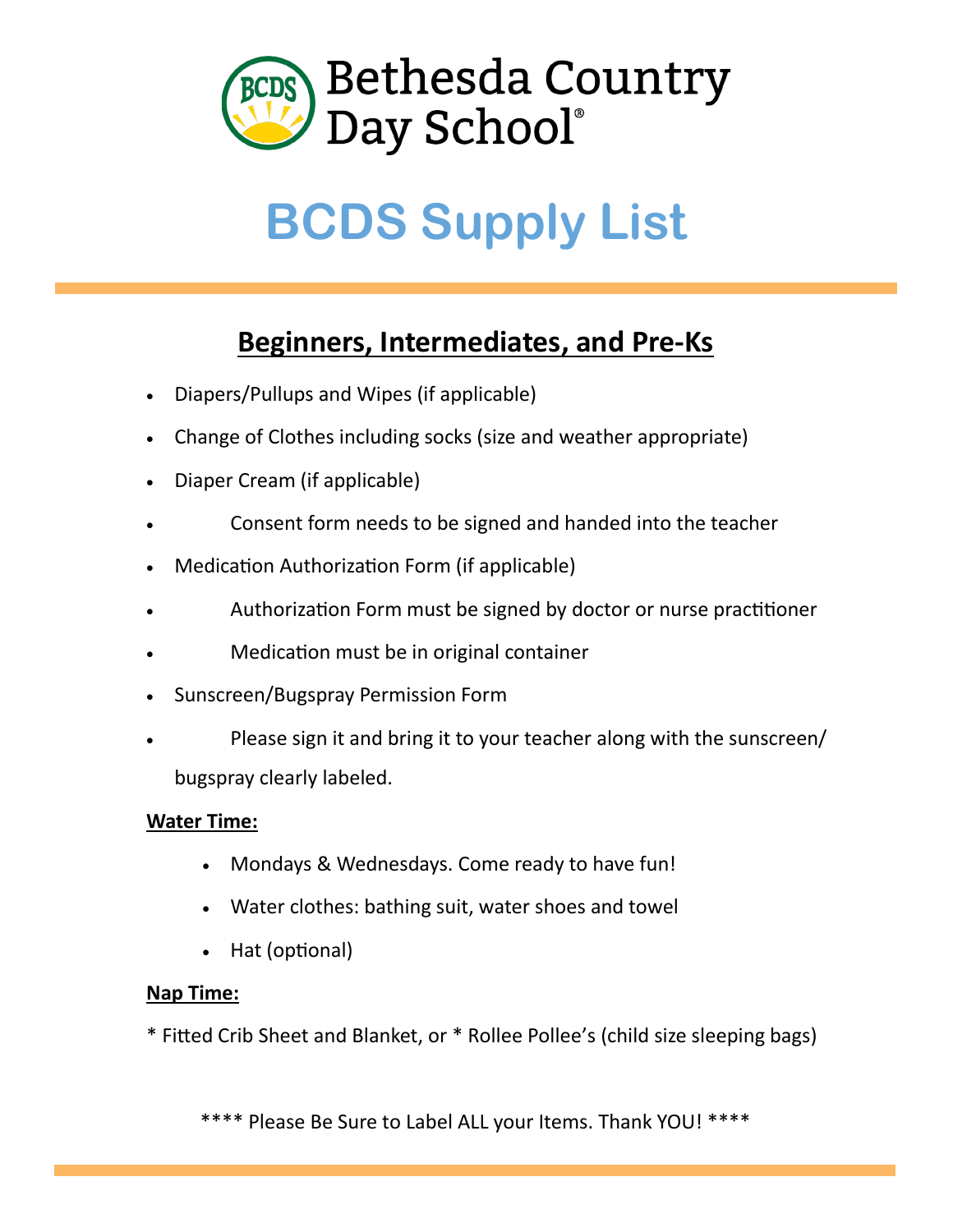

## **BCDS Supply List**

### **School-Age**

- Enrollment Agreement and Waiver—Summer Camp 2022 form signed.
- Medication Authorization Form (if applicable)
- Authorization Form must be signed by doctor or nurse practitioner
- Medication must be in original container
- Sunscreen/Bugspray Permission Form
- Please sign it and bring it to your teacher along with the sunscreen/bugspray clearly labeled.
- BCDS is not responsible foe any toys and/or electronic devices broken or lost. Please check with your child's teacher.

### **Water Time:**

- Tuesdays & Thursdays. Come ready to have fun!
- Water clothes: bathing suit, water shoes and towel
- Hat (optional)

\*\*\*\* Please Be Sure to Label ALL your Items. Thank YOU! \*\*\*\*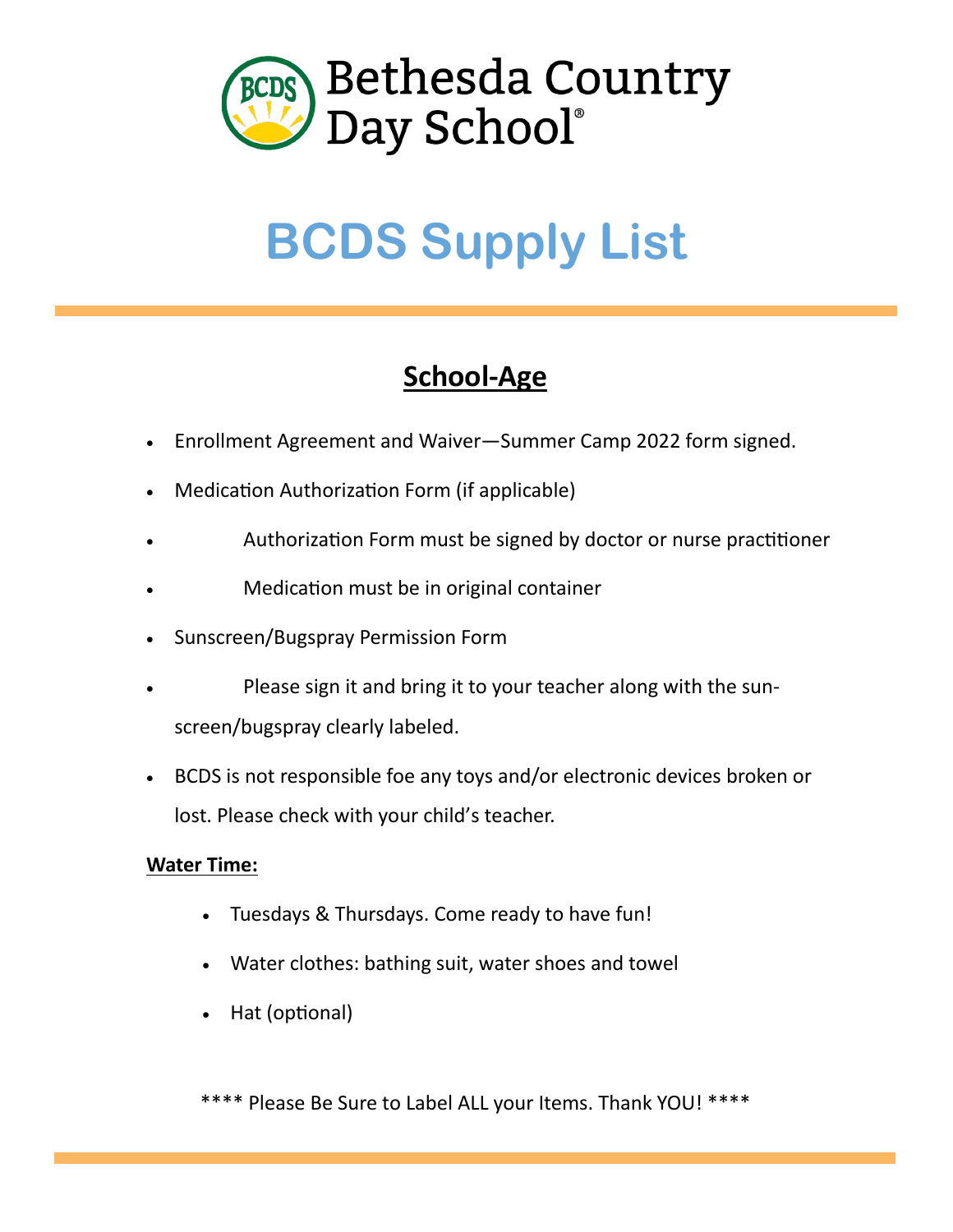

## **Sunscreen/Bug Spray Permission Form 2022-2023**

I allow BCDS Staff to apply sunscreen/bug spray to my child when needed.

**(Sunscreen/bug spray attached)**

\_\_\_\_\_\_\_\_\_\_\_\_\_\_\_\_\_\_\_\_\_\_\_\_\_\_\_\_\_\_\_\_\_\_\_\_\_\_\_\_\_\_\_\_ Child's Full Name/DOB

Classroom or Teacher's Name

\_\_\_\_\_\_\_\_\_\_\_\_\_\_\_\_\_\_\_\_\_\_\_\_\_\_\_\_\_\_\_\_\_\_\_\_\_

 $\overline{\phantom{a}}$  , and the contract of the contract of the contract of the contract of the contract of the contract of the contract of the contract of the contract of the contract of the contract of the contract of the contrac Parent's Signature/Print Name

Please apply Sunscreen to your child/ren in the morning before arriving at the center. And, Please bring Sunscreen/Bug Spray clearly labeled with your child's name along with this form.